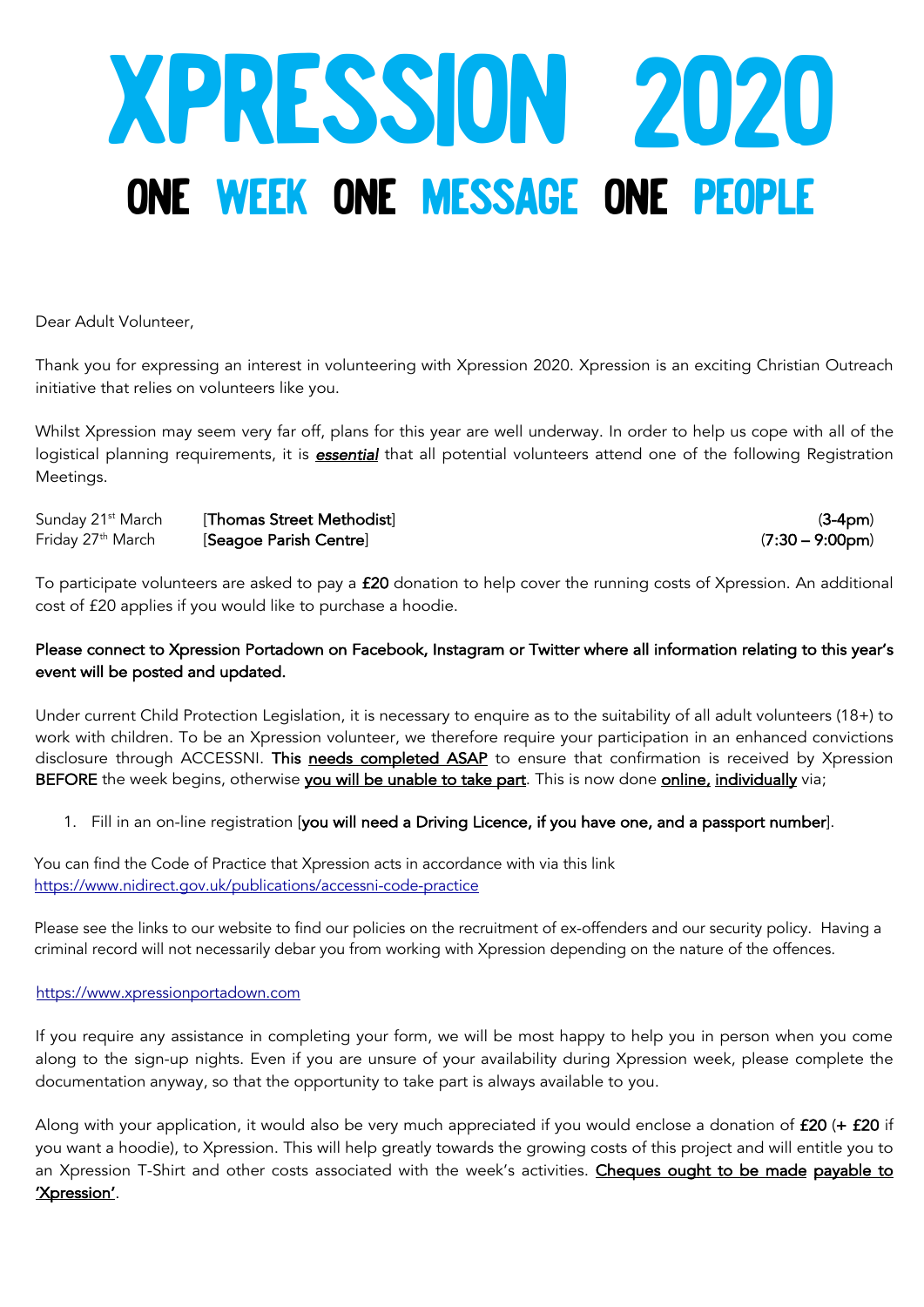As you complete this form you will see a question asking if you are willing to serve as a Team Leader. We rely on leaders to guide and encourage the younger members as they serve the Lord Jesus through the work of Xpression. We would be most grateful if you could give this your prayerful consideration.

However, if you would prefer not to lead a team, please know that your contribution will be most valued in whatever role you undertake. Specialised tasks are always required and to have willing adult volunteers is of great importance.

This year, Xpression will run from Monday 17<sup>TH</sup> August to Friday 21<sup>ST</sup> August 2020

We continue to be truly amazed at what God has done through the work of Xpression during the past fifteen years. We are very excited about what will happen this year with our new changes. Please remember Xpression in your prayers and us as a committee, as we plan during the months ahead.

Yours in Christ,

#### *Andrew Robinson*

Chairperson (On behalf of Xpression 2020 Committee)

*Email: hello@xpressionportadown.com*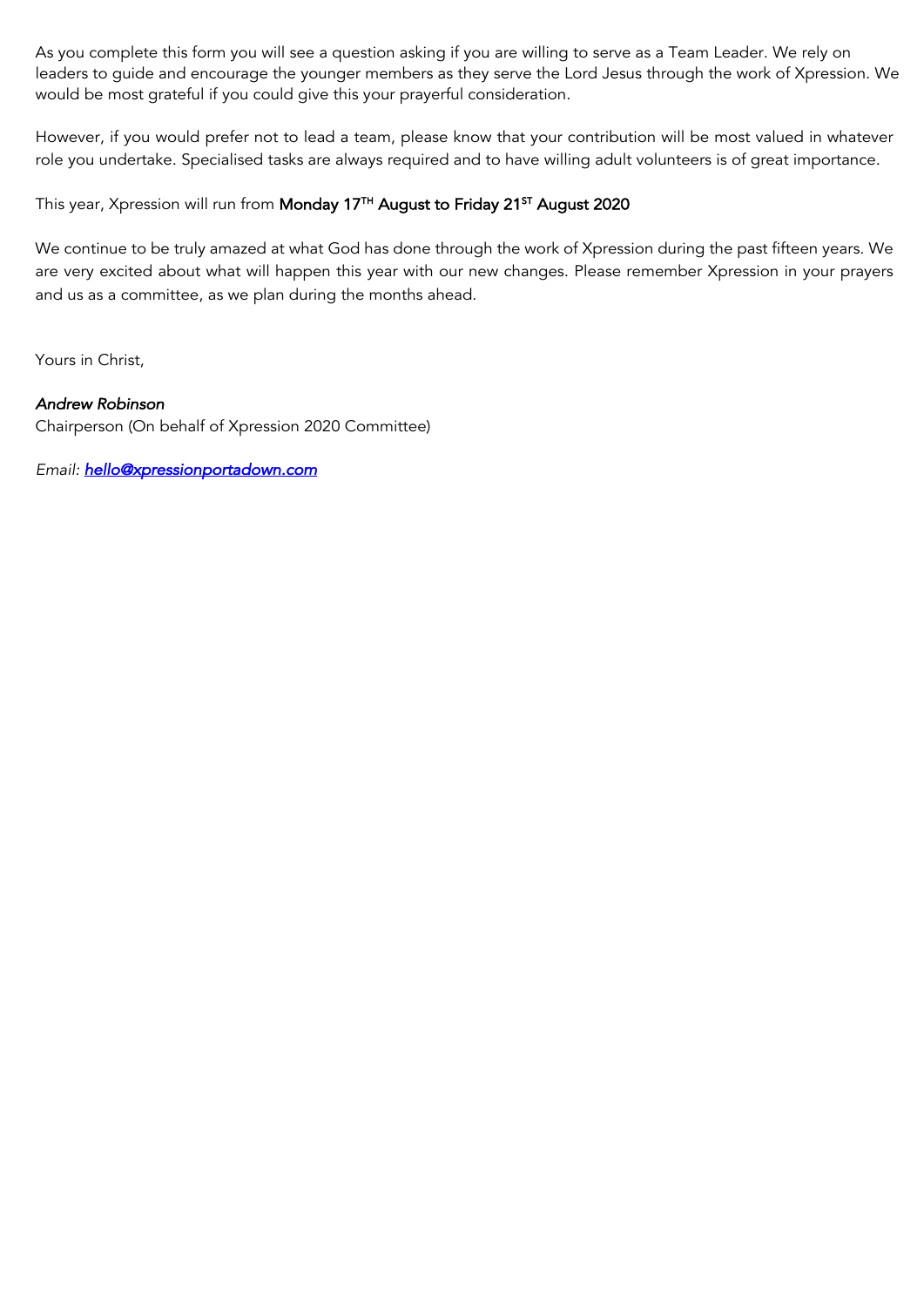

**NAME OF APPLICANT :**

#### **EMAIL ADDRESS : (PLEASE WRITE CLEARLY)**

We realise that you might not know your exact availability as yet, but if you can offer any guidance on when you might be available, it would be most appreciated. (*Please tick as appropriate*).

|           | Monday | Tuesday | Wednesday | Thursday | Friday |
|-----------|--------|---------|-----------|----------|--------|
| Morning   |        |         |           |          |        |
| Afternoon |        |         |           |          |        |
| Evening   |        |         |           |          |        |

# **PREFERRED AREA TO SERVE: KIDS CLUB:**

| Brownstown  | Do you have experience working with         |
|-------------|---------------------------------------------|
| Killycomain | children and would you be willing to        |
| Corcrain    | help in one of our afternoon kids<br>clubs? |
| Garvaghy    |                                             |

YES\_\_\_\_\_\_\_\_ NO \_\_\_\_\_\_\_

*NOTE: – whilst we will try to accommodate preferences, please be aware that needs may require us to place you in alterna- tive areas.*

| <b>T SHIRT SIZE</b> |                 |                       |                        |                                     |
|---------------------|-----------------|-----------------------|------------------------|-------------------------------------|
| $S \qquad \qquad$   | M               | $XL$ <sub>_____</sub> | $XXL$ <sub>_____</sub> |                                     |
|                     |                 |                       |                        |                                     |
| <b>HOODIE SIZE</b>  |                 |                       |                        |                                     |
| $S \qquad \qquad$   | M <sub>ar</sub> | $XL$ <sub>_____</sub> | XXL                    | COST IS £20.00 (payable at sign up) |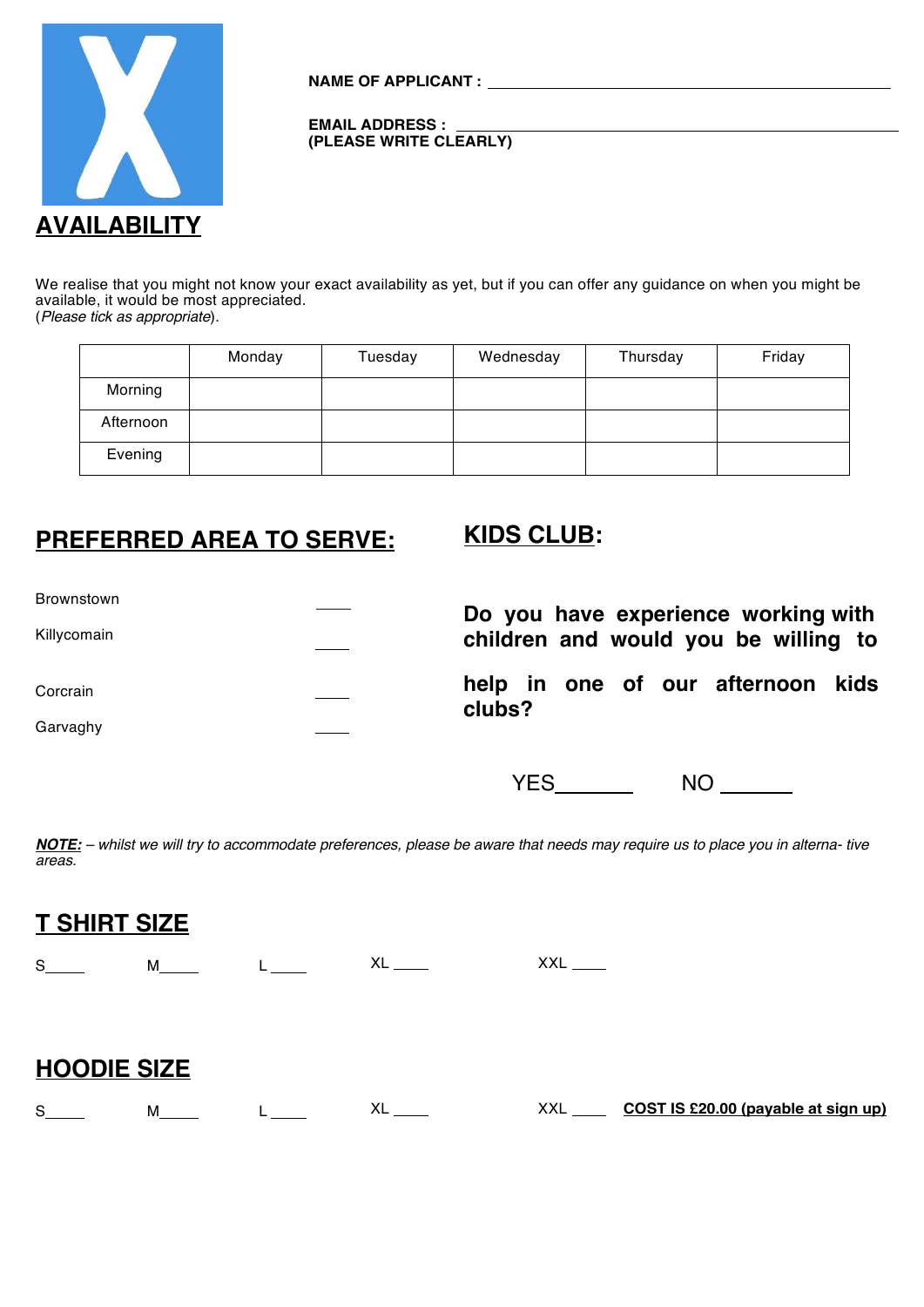# **TEAM LEADER [Must be 18 years or over]**

Are you willing to be considered to serve as a Team leader or Co Leader? YES \_\_\_\_\_\_\_\_\_\_\_\_\_\_\_\_\_\_\_\_\_\_\_\_\_\_\_\_\_\_\_\_\_

# **REFERENCES**

Please include either a reference by your Church Minister / Pastor, or the name of an Xpression committee member, who is willing to act as a referee on your behalf.

**P.T.O**

# **Minister's Reference:**

I have known (*Applicant's Name*) for at least two years and would regard him / her to be of suitable character to participate in the Xpression Christian Outreach Initiative.

| Signed: | <u> 1989 - Johann John Stone, markin film yn y brening yn y brening yn y brening y brening yn y brening yn y bre</u>                                                                                                           |  |
|---------|--------------------------------------------------------------------------------------------------------------------------------------------------------------------------------------------------------------------------------|--|
| Name:   | <u> 1980 - Jan Samuel Barbara, martin da shekara tsara 1980 - An tsara 1980 - An tsara 1980 - An tsara 1980 - An</u>                                                                                                           |  |
|         |                                                                                                                                                                                                                                |  |
|         |                                                                                                                                                                                                                                |  |
|         | Church: University of the Church Church and the Church Church Church and the Church Church Church Church and the Church Church Church Church Church Church Church Church Church Church Church Church Church Church Church Chur |  |

# **IF UNABLE TO GET A MINISTERS/CHURCH LEADERS REFERENCE**

If you are unable due to circumstances outside your control to get the reference of your ministers or a church leader and would like to take part in XP2020 then please get in touch with us via Social Media or hello@xpressionportadown.com and we will endeavor to assist you.

# **SELF DISCLOSURE** (To be completed by applicant)**:**

Do you know of any reason why you cannot work with children?

Yes: No: SIGNATURE: \_\_\_\_\_\_\_\_\_\_\_\_\_\_\_\_\_\_\_\_\_\_\_\_\_\_\_\_\_\_\_\_\_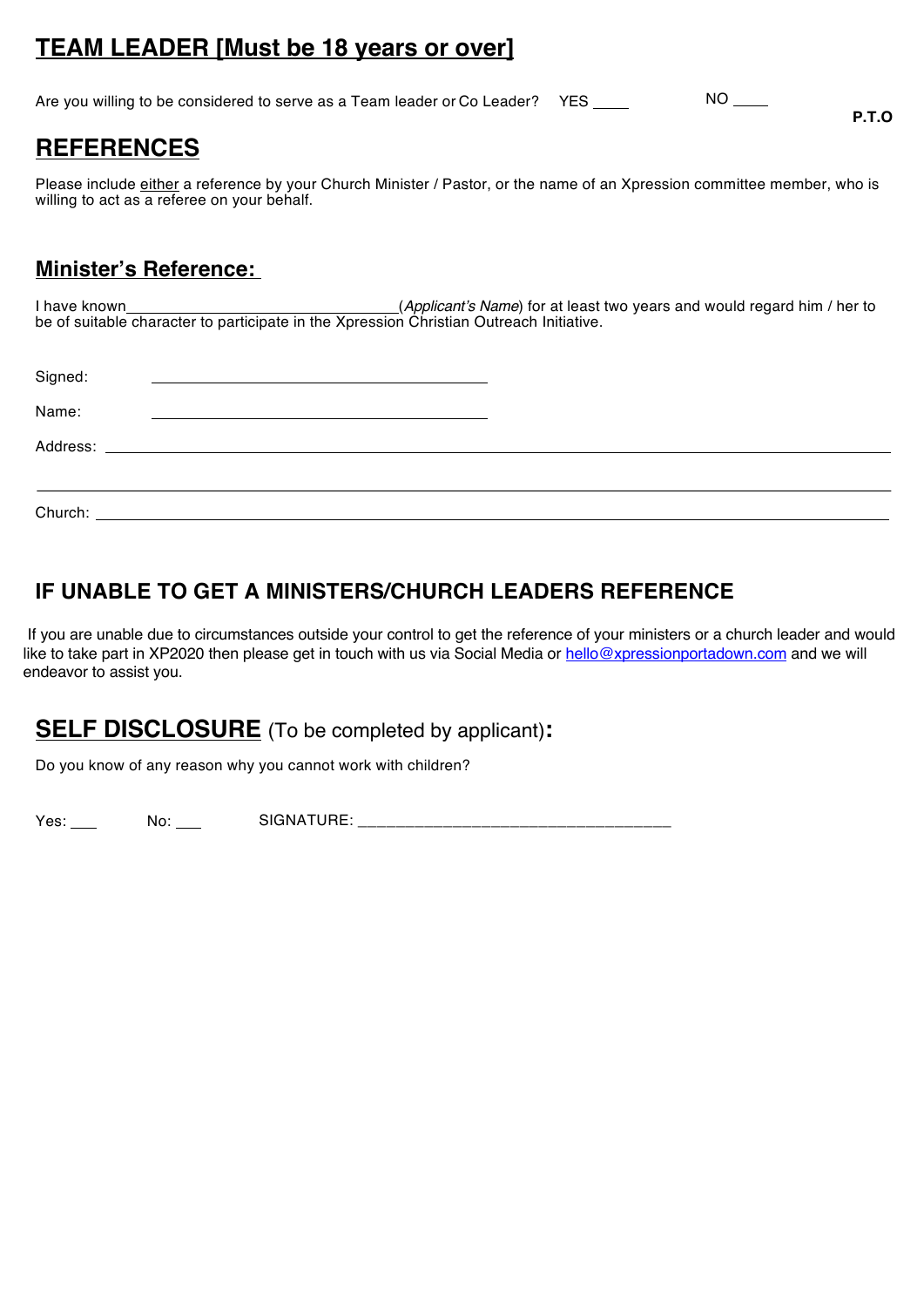# **PIN NOTIFICATION AND ID VALIDATION FORM**



# **Applicant instructions**

- 1. Go to www.nidirect.gov.uk/accessni .
- 2. Register your account by creating a user ID and password [keep these details safe as you will need them to track the progress of your case].
- 3. Once you have successfully logged in, you will see the main menu page on screen 'Applyfor Disclosure Certificates'
- 4. Choose the Enhanced option.
- 5. Enter the PIN number below at Step 1 of the form completion



- 6. Complete the remainder of the form and click on **SUBMIT** to finish the on-line process.
- 7. You must note the 10 digit Access NI reference number in the boxes below:-

Application Reference1

8. Return this form to the person who asked you to complete the Access NI application.

# **Identity validation**

Three documents should be produced in the name of the applicant; **one from Group 1 and two from Group 2**. If this is not possible, then **four documents from Group 2** should be produced, one of which being a birth certificate issued after the time of birth. At least one of these documents should be photographic identification.

## **Applicant details as they appear on the ID documentation provided:**

| Full name            |  |  |  |  |  |                                                                                                             |
|----------------------|--|--|--|--|--|-------------------------------------------------------------------------------------------------------------|
| Date of Birth        |  |  |  |  |  |                                                                                                             |
| Current postcode     |  |  |  |  |  |                                                                                                             |
| Position applied for |  |  |  |  |  |                                                                                                             |
|                      |  |  |  |  |  | I understand that the position is one of regulated activity with children and that a Barred List Check will |
|                      |  |  |  |  |  |                                                                                                             |

## **I confirm I have seen the original ID documentation as indicated on the attached sheet.**

| Date of ID check |  |  |  |  |  |
|------------------|--|--|--|--|--|
|                  |  |  |  |  |  |

 $1$ This is the 10 digit case reference number provided on the confirmation page and email when the applicant completes their details on the AccessNI on-line system.